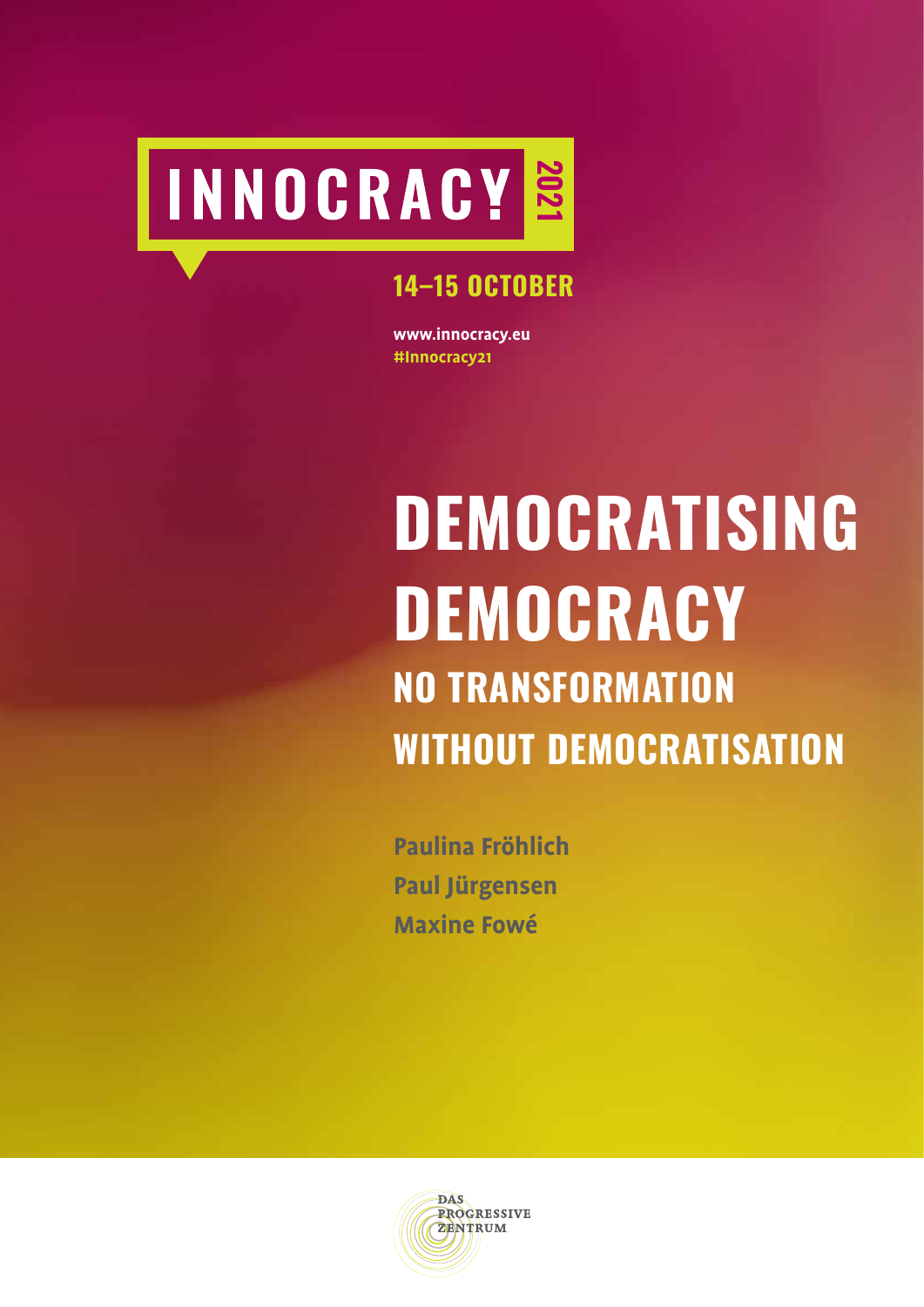#### **DEMOCRATISING DEMOCRACY**



# **DEMOCRATISING DEMOCRACY NO TRANSFORMATION WITHOUT DEMOCRATISATION**

"My children will be better off than myself one day." The strong belief in progress expressed in this statement has been holding liberal democracies together for the past decades. Today, more and more people perceive the future no longer as a promise but as a threat. They feel a sense of powerlessness in the face of climate change, cultural backlashes, and economic transformation. Some are overwhelmed by the complexity and speed of these developments. Others are scared because, in their view, the necessary transformations are not happening fast enough. We are witnessing a simultaneity of pressure for change and longing for continuity and it is unclear which of the forces will prevail. Societies in liberal democracies are realising what they have already known for a long time: Progress is not linear. The future is open.

This is not necessarily bad news. In fact, if the future were not open, there would be no room for individual freedom. However, if the future were entirely open and not predictable at all, we would drown in uncertainty and fear. The critical task of democracies is to allow for control over the future without closing it and to open up the future without making it uncontrollable – to strike a balance between openness and order.

In practice, however, the envisaged equilibrium of openness and order seems to be out of balance. In light of the increasing pressure to transform from fossil fuelbased to carbon-neutral societies, the future seems ever more open and at the same time ever less controllable through the framework of national democracies. The radical change needed requires strong legitimation through democratic processes. In other words, for the 2020s to become a decade of transformation, it also needs to become a decade of democratisation.

*The critical task of democracies is to allow for control over the future without closing it and to open up the future without making it uncontrollable.*

> By protecting while also setting the limits of individual freedom and determining the processes of collective decision-making, liberal democracy sets a frame in which change is possible and can be shaped freely and equally by all, but in which complete chaos is unlikely. According to political scientist Adam Przeworski, democracy is institutionalised uncertainty – and institutionalised freedom, one could add.

*For the 2020s to become a decade of transformation, it also needs to become a decade of democratisation.* 

At Innocracy 2021, we want to identify fields that are excluded or being removed from democratic control and explore how (re-)democratising them could lead to a better future. How can we develop democracies further to allow people a free and equal say in one of the most essential questions in society: what should our future look like?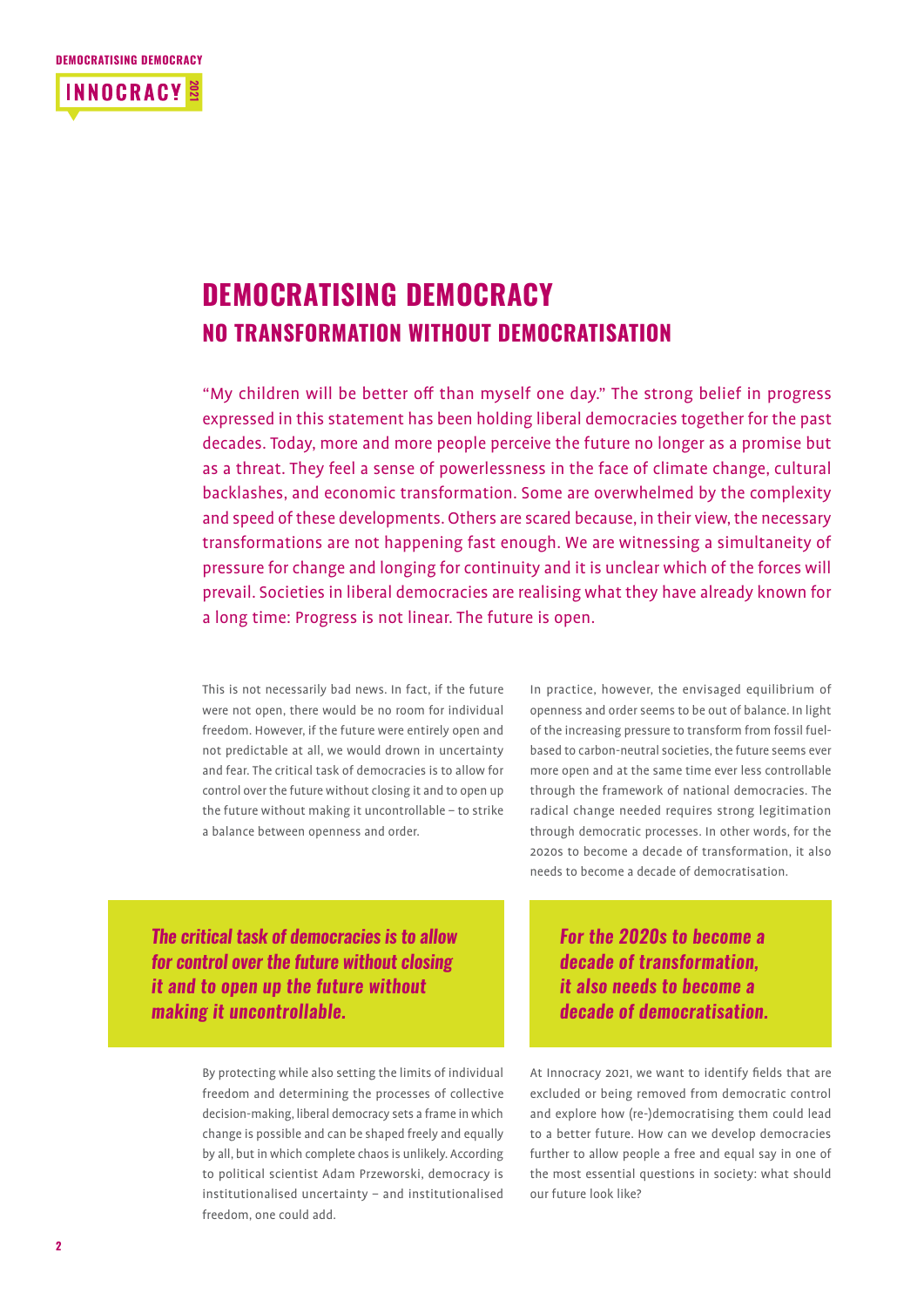

#### **WHAT IS DEMOCRATISATION?**

Before we take a closer look at fields and ways in which our democracies can be developed further, it is necessary to clarify what exactly we mean by democratisation. Democracy is never a final state but always an ongoing process. In this spirit, we can read the history of democracy as a history of inclusion and expansion. The labour movements of the 19th century, the suffragettes of the early 20th century, and the civil rights movement of the 1950s and 60s did not only push for their inclusion in the democratic decision-making process but also expanded the scope of democratically governed social systems. These milestones of democratic history remind us that it makes much more sense to think of democracy not only as an achieved state we must defend but also, and more importantly, as a process we must collectively develop: to think of democracy as democratisation.

However, we would be mistaken if we conceived of democratisation as a linear development. Democracy can fundamentally change its form, it can backslide, and it can also fully dissolve. A citizen from ancient Greece would probably have difficulties calling the form of representative systems we know democratic; examples of democratic backsliding can be found in almost any Western state of today; the cases of Turkey and Peru show that fairly consolidated democracies can be slowly disintegrated or abruptly overthrown. Processes of democratisation and de-democratisation can take different forms and they can run in parallel.

In public discourse, there is a tendency to equate democratisation with opening access to systems formerly closed. In this understanding, the internet democratised knowledge and social media democratised the public sphere: with the invention of the internet, many more people can create and consume knowledge and with the emergence of social media, everybody with a social media account can potentially shape public discourse. However, while users do have open access to social media, they do not, to a large part, have access to the rules that govern social media platforms.

If we understand democracy as an institutionalised process in which free and equal citizens generate rules and decisions that are binding for all, democratisation is not the act of opening up access to a certain system itself but opening up free and equal access to the rulemaking process that governs that particular system. Democratisation, then, is the process of including more people into democratic decision-making processes in

more innovative and impactful forms and of expanding these processes to areas that are currently not under (sufficient) democratic control.

> *If we understand democracy as an institutionalised process in which free and equal citizens generate rules and decisions that are binding for all, democratisation is not the act of opening up access to a certain system itself but opening up free and equal access to the rulemaking process that governs that particular system.*

## **INCLUSION AND EXPANSION: MAKING THE 2020S A DECADE OF DEMOCRATISATION**

What does democratising our democracies mean in practice? What are the main deficits of our current democracies and how could we go about addressing them? Our aim cannot be to answer these questions comprehensively, let alone, conclusively, but to provide a schematic overview of what it takes to make the 2020s a decade of democratisation.

#### **INCLUSION: IF YOU ARE NOT AT THE TABLE, YOU ARE ON THE MENU**

Political equality is a crucial promise of democracy. For individuals to live in freedom, there has to be a congruence between those who are ruling and those who are being ruled. All those subjected to binding rules and decisions should have an equal say in the processes that lead to those rules and decisions. Yet, in all liberal democracies, the rich and privileged are far more likely to participate in democratic processes than the poor and marginalised. Even in the act of voting – the most basic and arguably most important form of democratic participation – these inequalities become particularly visible. Just to give one striking example: In the recent federal elections in Germany, about ten million people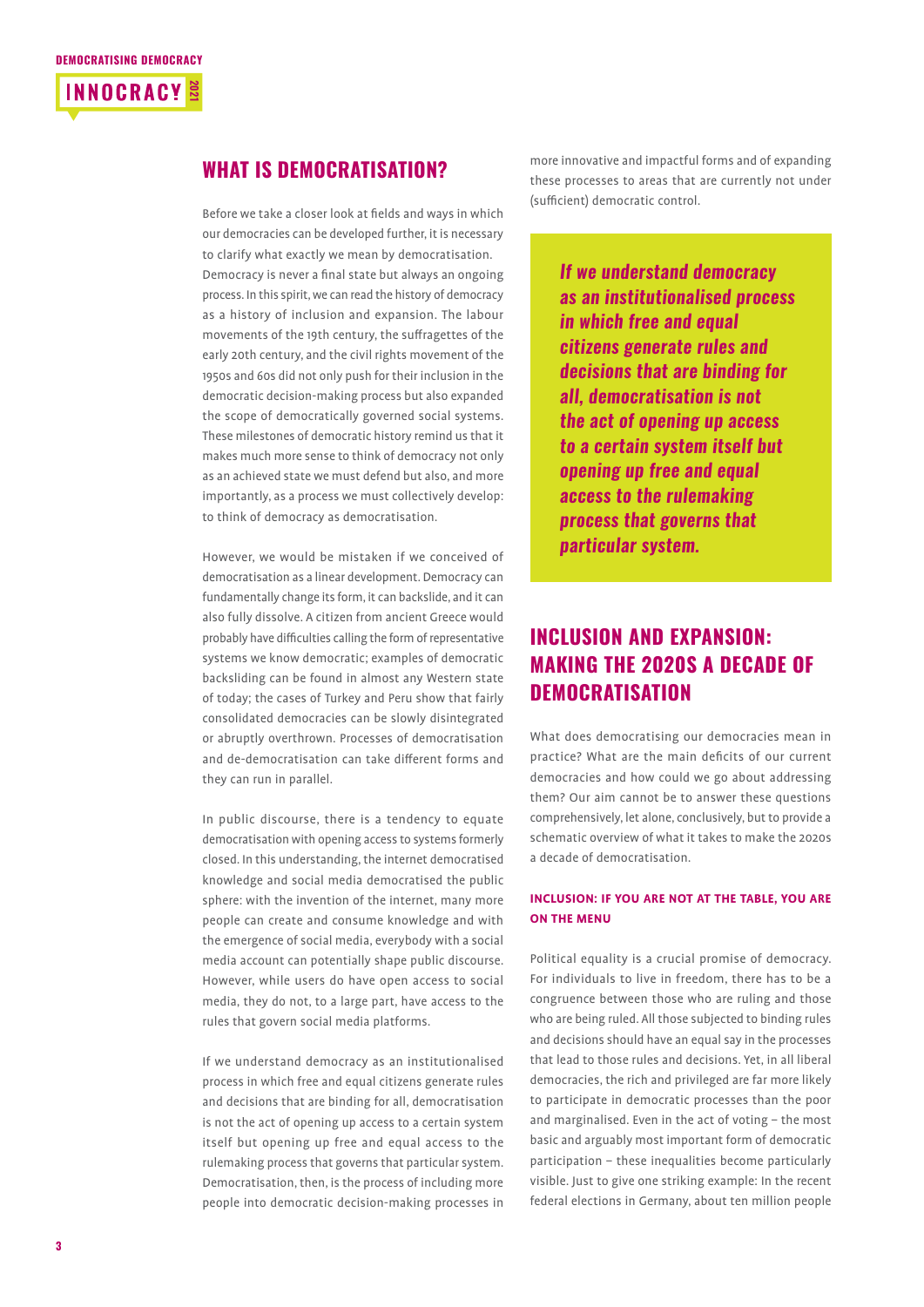

who are subjected to the election result were not eligible to vote as they have no German citizenship. Moreover, among the 15 million who did not make use of their right to vote, the vast majority has a low socioeconomic status. One central goal of a democratisation agenda has to be to open access to (dual) citizenship and to break the downward spiral between social and political inequality in order to close the participation gap.

*One central goal of a democratisation agenda has to break the downward spiral between social and political inequality in order to close the participation gap.*

> Not only do poor and marginalised groups participate less, the participation gap is also mirrored in a representation gap. Women, migrants, and workers are still massively underrepresented in parliaments of liberal democracies throughout the world. To be clear, the idea of democratic representation is not to provide a descriptive reflection of all random societal characteristics. If 20% of the population are left-handed, the parliament does not need to reserve 20% of the seats for left-handers. However, if structural inequalities lead to the exclusion of certain groups, their perspectives, and interests, this poses a serious problem with regard to the input and output legitimacy of democracies. While in theory, men are perfectly capable of representing the interests of women, the past has clearly shown that, overall, in practice, they tend to neglect female perspectives and interests. And even if this were not the case, it is an imperative of the idea of political equality that gender, ethnicity, sexual orientation, religious beliefs, and class must not lower one's chances to become a representative.

> Addressing the participation and representation gap requires bottom-up and top-down approaches. Regarding the latter, a critical question democratic parties have to find answers to is how they can overcome structural barriers for underrepresented groups to play a bigger role in their parties and factions. Regarding the former, civil society and political parties share a responsibility to mobilise marginalised groups, to dissolve the legal, cultural, and material barriers that hinder political equality, and to create innovative formats of political participation.

#### **EXPANSION: POWER TO THE PARLIAMENTS**

We often think of improving democracy in terms of widening and deepening the possibilities of participation. While the question of who is able to participate in democratic decision-making processes is crucial, it should not divert our attention from the equally important question of what it is that we (do not) democratically decide about.

*While the question of who is able to participate in democratic decision-making processes is crucial, it should not divert our attention from the equally important question of what it is that we (do not) democratically decide about.*

Over the last decades, trends of privatisation, internationalisation, constitutionalisation, and power shifts in favour of the executive branch have massively decreased the influence of parliaments and the scope and depth of democratic control. A political system in which everybody can participate in democratic processes equally but where crucial decisions are taken outside these processes does not live up to the democratic ideal of a future shaped equally and freely by all.

One of the core tasks in democratising our democracies will be to reverse the power shift from majoritarian institutions (MI) such as parties and parliaments towards non-majoritarian institutions (NMIs) such as central banks, constitutional courts and international institutions. This is not to say that non-majoritarian institutions are not democratic. By checking and balancing the legislative branch, they do serve an important role in the architecture of liberal democracies. However, parliaments – be it on the local, regional, national level or beyond – are the main institutions through which citizens can assert democratic control, they are the embodiment of popular government. The massive transformations ahead will only be met with acceptance, let alone enthusiasm, if fundamental decisions are taken by institutions with high levels of democratic legitimacy and proximity to citizens – even and especially when in a crisis and time is short.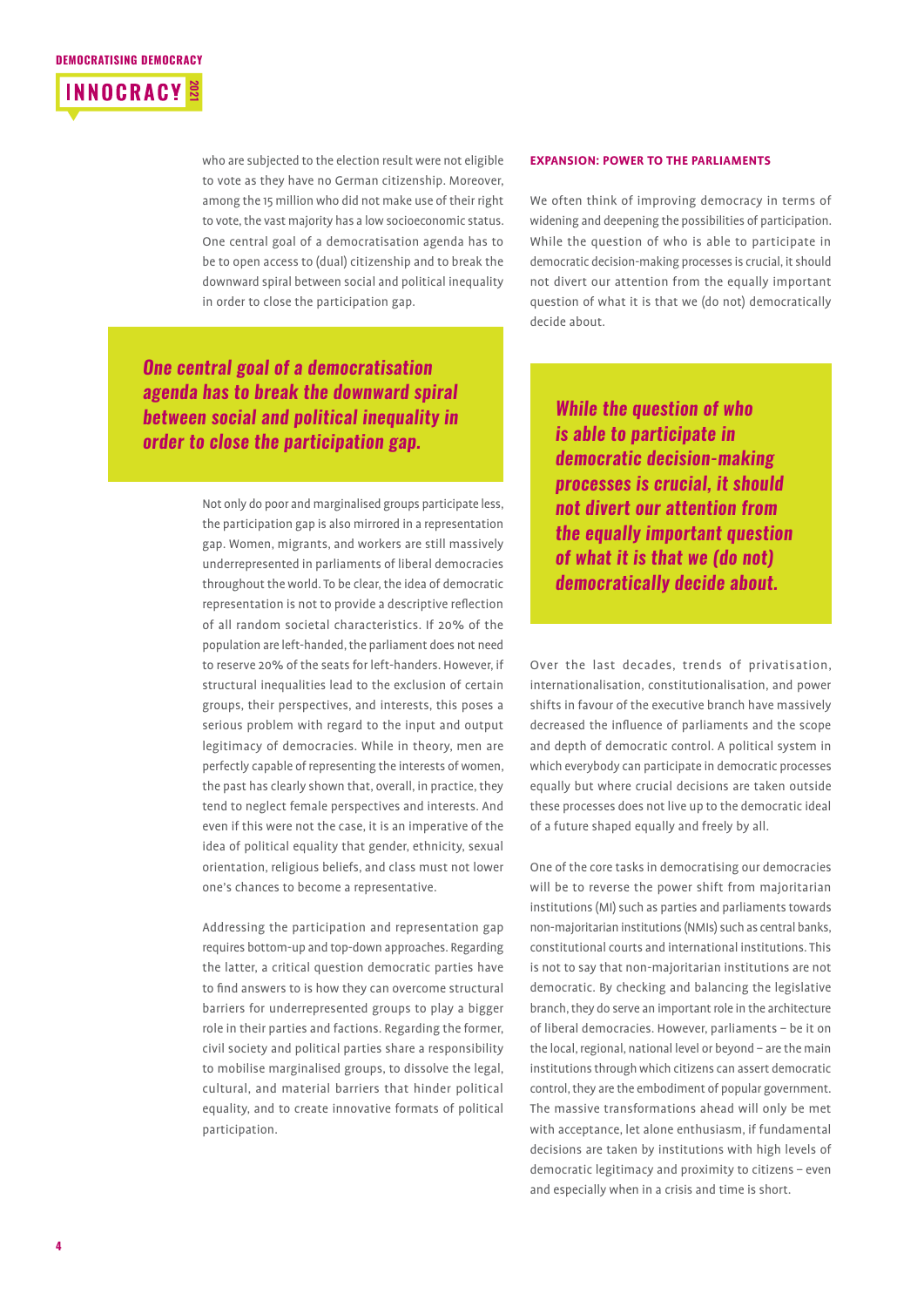

Simply put, there are two options to address the politicisation of NMIs and the decreasing influence of MIs. One is to democratise powerful non-majoritarian institutions such as central banks, the other is to empower democratic majoritarian institutions such as the European and national parliaments. The central question that democracies need to answer here is how to increase democratic control over spheres that currently lack order, such as the digital space and global financial markets.

### **INNOCRACY 2021: DEMOCRATISING DEMOCRACY**

We believe that for the 2020s to become a decade of transformation, it also has to become a decade of democratisation. In the years to come, the way we produce, work, and live will fundamentally change. It is up to us whether these transformations will be characterised by design – in the sense of change brought about by technocratic institutions and corporations –, disaster – in the sense of uncontrolled change due to inaction –, or democracy – in the sense of change shaped equally and freely by all.

At Innocracy 2021, representatives from politics, civil society, academia, media, and arts and culture from all across Europe will come together to address issues of democratisation along three dimensions.

**WHY:** Why should we further democratise our political systems and societies? What are the potentials of democratisation, what are its limits?

**WHAT:** What aspects of our political systems need to be democratised (institutions, policy fields, decision-making processes)? What spheres of life do we want to democratise beyond the political (workplaces, schools, cultural institutions)?

**WHO:** Who can participate in democratic processes and who cannot? How can we tackle inequalities in political power and democratic control?

Over the past years, a lot of energy has been put into fighting off anti-democratic forces. And rightly so: the rise of authoritarianism within and outside the Western world is putting democracies under tremendous pressure. However, a sole mode of defense might lead us to only think about what democracy is and has been and to lose sight of what it could and needs to become. At Innocracy 2021, we want to move from liberal democracy as a state we must defend to democratisation as a process we must develop – because to stabilise democracy is to improve it.

*At Innocracy 2021, we want to move from liberal democracy as a state we must defend to democratisation as a process we must develop – because to stabilise democracy is to improve it.*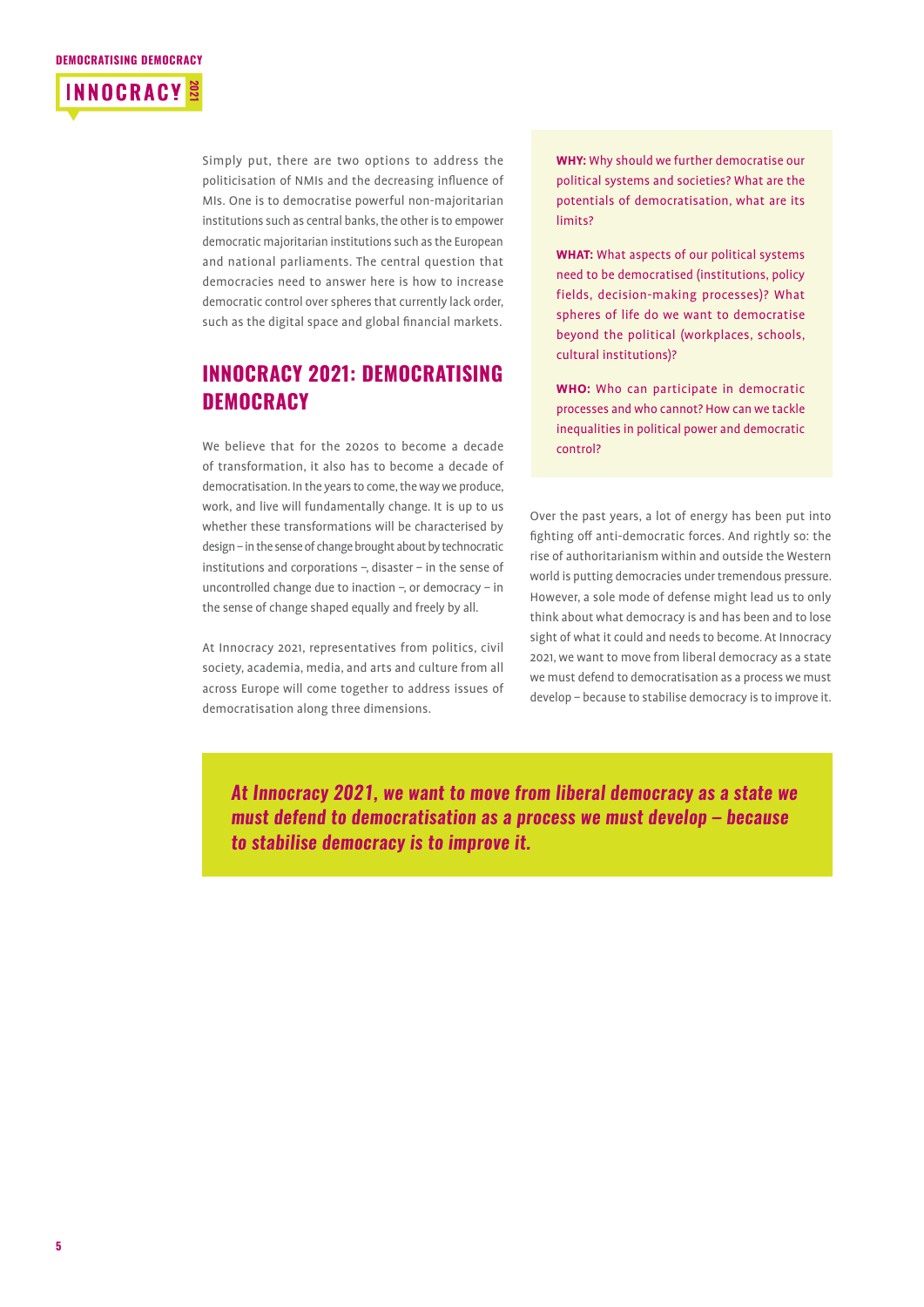

#### **AUTHORS**



**Paulina Fröhlich** is Head of the programme "Future of Democracy" at Das Progressive Zentrum. She directs innovative dialogue projects, such as "Europa Hört", designs and curates Innocracy, a conference on democratic transformation, and co-authors discussion papers, such as "Glotzt nicht so romantisch" and the study "Die Talkshow-Gesellschaft". She also heads the development of the digital platform "European Hub for Civic Engagement". Previously, she worked in water management and development cooperation. In 2016 she co-founded the initiative "Kleiner Fünf" and is now its media spokesperson.



**Paul Jürgensen** is Project Manager in the programme "Future of Democracy" at Das Progressive Zentrum. He oversees projects on representation and participation, democratic innovations and visions, and dealing with right-wing populism and extremism. Prior to this position, he completed the trainee programme at Das Progressive Zentrum. He is co-author of the book "Schleichend an die Macht" (Dietz Verlag, 2020) and the study "Brücken bauen für die Demokratie" (Friedrich-Ebert-Stiftung, 2020).



**Maxine Fowé** is a Project Assistant in the programme 'Future of Democracy' at Das Progressive Zentrum. Previously, she studied Philosophy, Politics and Economics in Maastricht and London, and international economics in Berlin. Her research is located in the area of political economy and focuses on the potential of economic democracy and modern money in times of financedominated capitalism.